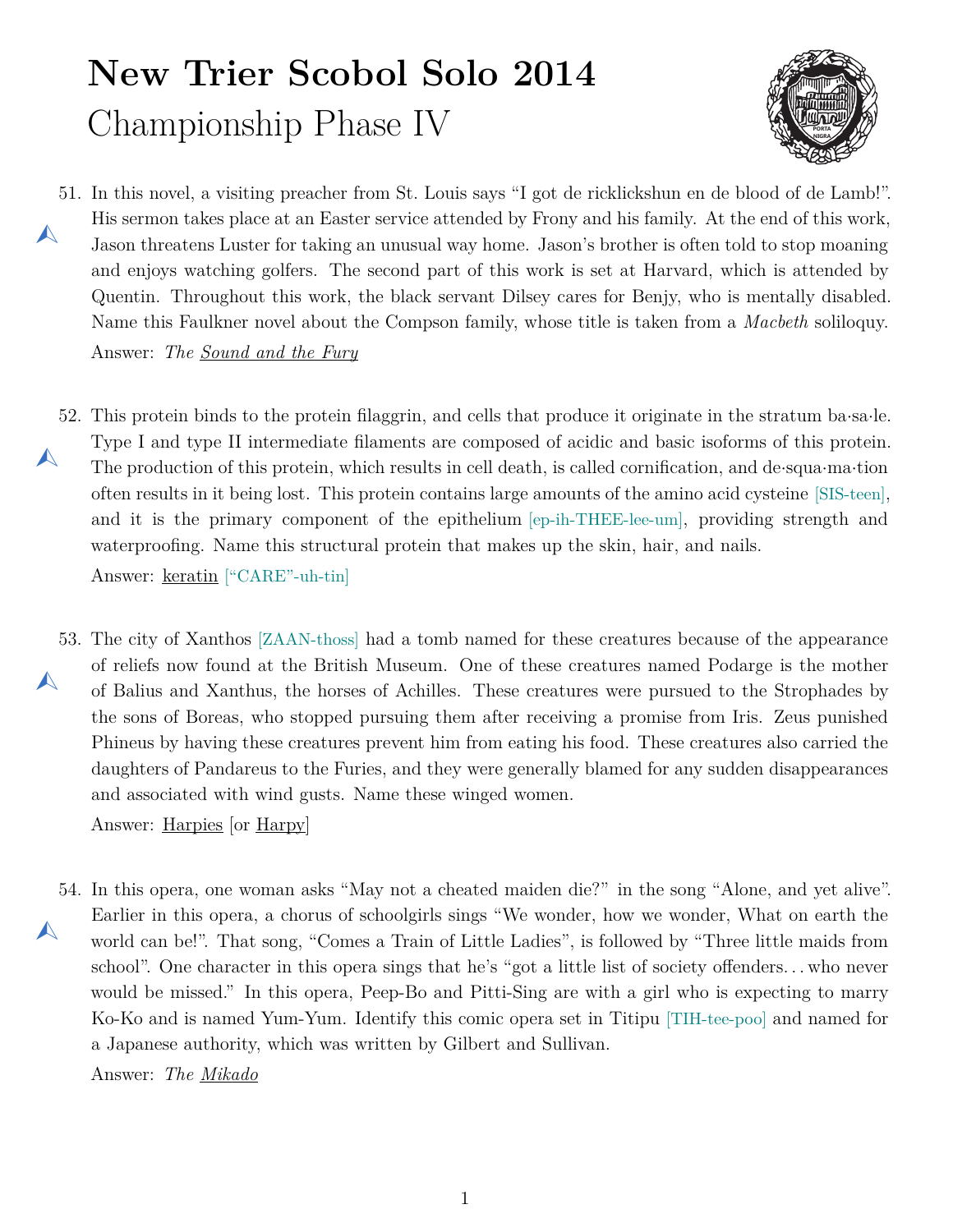<span id="page-1-0"></span>55. Up to isomorphism, the Rado graph is the only graph with this property and the extension property.  $\blacktriangle$ If a measure is diffuse, such as the Lebesgue measure, then it considers any set with this property to be a null set. If a space has a subset that is dense and has this property, then the space is separable. One behavior of infinite sets with this property is demonstrated by Hilbert's paradox of the Grand Hotel. The cardinality of these sets is represented by aleph-null, and the fact that real numbers do not have this property is demonstrated by Cantor's diagonal argument. Name this property of sets that can be put into bijection with the natural numbers.

Answer: countablility [accept countable or countably infinite or denumerable]

<span id="page-1-1"></span>56. In 2009, many historians changed their belief about the exact location of this battle when a silver  $\blacktriangle$ boar badge was found. One side in this battle was divided into three battle groups, two of which were led by John Howard and Henry Percy. A third army in this battle, commanded by Thomas and Sir William Stanley, did not decide which side they would take until fighting began. When the Earl of Richmond emerged from his rear guard to approach the Stanleys, Richard opted to charge, but the Stanleys engaged Richard's forces, which led to Richard's death in a marsh. Name this battle that led to the ascension of Henry VII and the death of Richard III, the decisive battle in the Wars of the Roses.

Answer: Battle of Bosworth Field

<span id="page-1-2"></span>57. This person classified sensations, passions, and emotions as impressions, and he classified the images  $\blacktriangle$ of those impressions in thinking and reasoning as ideas. He also wrote that people judge things that bring them pleasure as beautiful in his effort to find the true origin of morals. The distinction between ideas not requiring experience and facts learned through experience is known as this person's "fork". His criticism of other writers for not distinguishing between "is" and "ought" is known as his "guillotine". Name this writer of *A Treatise of Human Nature* who wrote about a missing shade of blue in *An Enquiry Concerning Human Understanding*.

Answer: David Hume

<span id="page-1-3"></span>58. The impacts of these devices can be measured through open-circuit and short-circuit testing. The  $\blacktriangle$ ferromagnetic materials inside these devices produce a sound caused by mag*·*net*·*o*·*stric*·*tion. These devices are used because the requirements for transmitting electricity efficiently are different from the requirements for using electricity efficiently. The advent of these devices enabled AC to become more popular than DC. Name these devices with primary and secondary windings, which are used to "step up" or "step down" voltage.

Answer: transformers